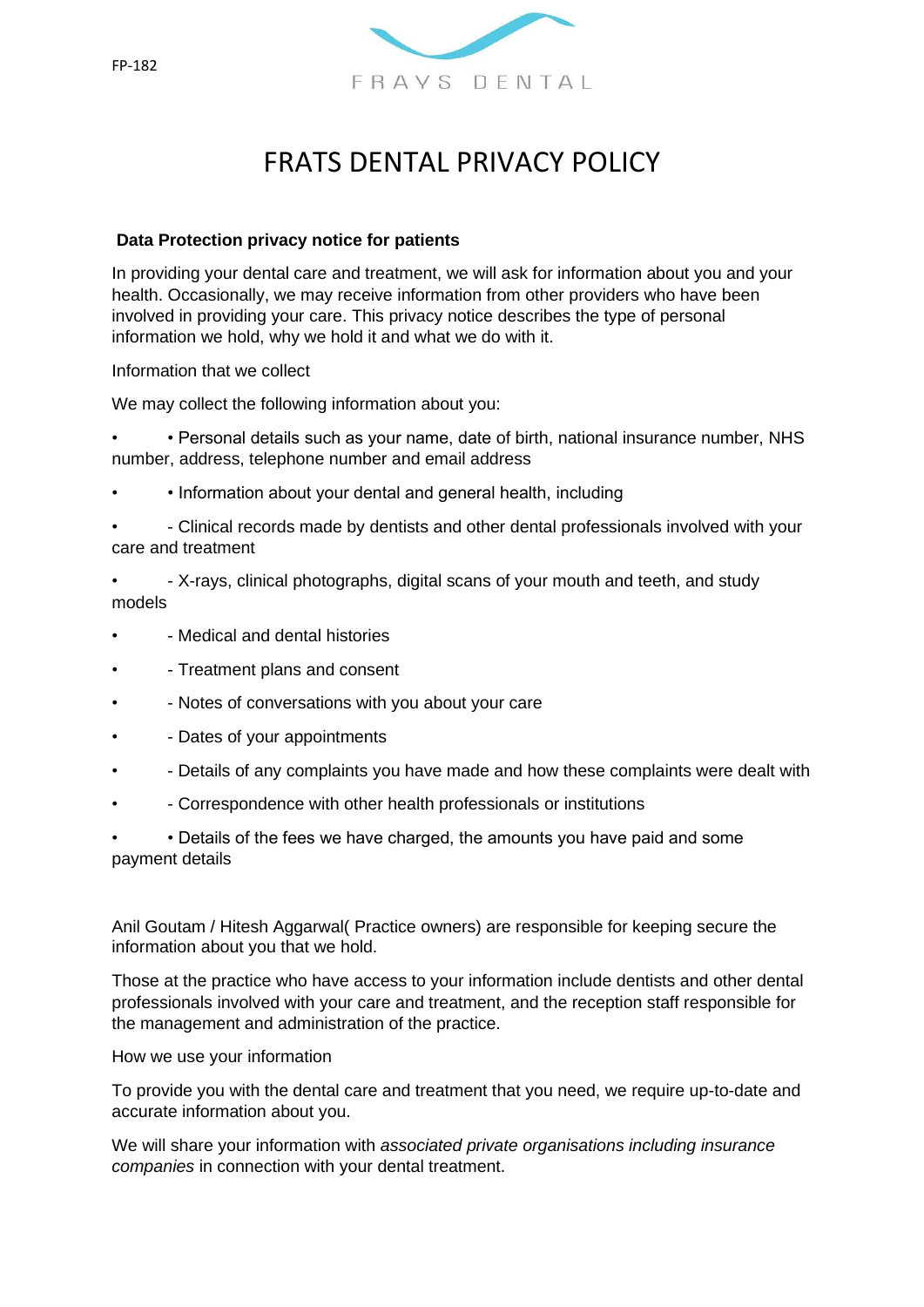

We will seek your preference for how we contact you about your dental care. Our usual methods are telephone, email or letter.

*If we wish to use your information for dental research or dental education, we will discuss this with you and seek your consent. Depending on the purpose and if possible, we will anonymise your information. If this is not possible we will inform you and discuss your options.* 

*We may use your contact details to inform you of products and services available at our Practice.* 

#### Sharing information

Your information is normally used only by those working at the practice but there may be instances where we need to share it – for example, with:

- • Your doctor
- • The hospital or community dental services or other health professionals caring for you
- • NHS payment authorities
- • The Department for Work and Pensions and its agencies, where you are claiming exemption or remission from NHS charges
- • Private dental schemes of which you are a member.

We will only disclose your information on a need-to-know basis and will limit any information that we share to the minimum necessary.

In certain circumstances or if required by law, we may need to disclose your information to a third party not connected with your health care, including HMRC or other law enforcement or government agencies.

#### Keeping your information safe

We store your personal information securely on our practice computer system [and/or] in a manual filing system. Your information cannot be accessed by those who do not work at the practice; only those working at the practice have access to your information. They understand their legal responsibility to maintain confidentiality and follow practice procedures to ensure this.

We take precautions to ensure security of the practice premises, the practice filing systems and computers

*We use high-quality specialist dental software to record and use your personal information safely and effectively. Our computer system has a secure audit trail and we back-up information routinely*.

We keep your records safe on our computer for 10 years after the date of your last visit to the Practice or until you reach the age of 25 years, whichever is the longer.to be removed from the system until requested to be removed otherwise.

Access to your information and other rights